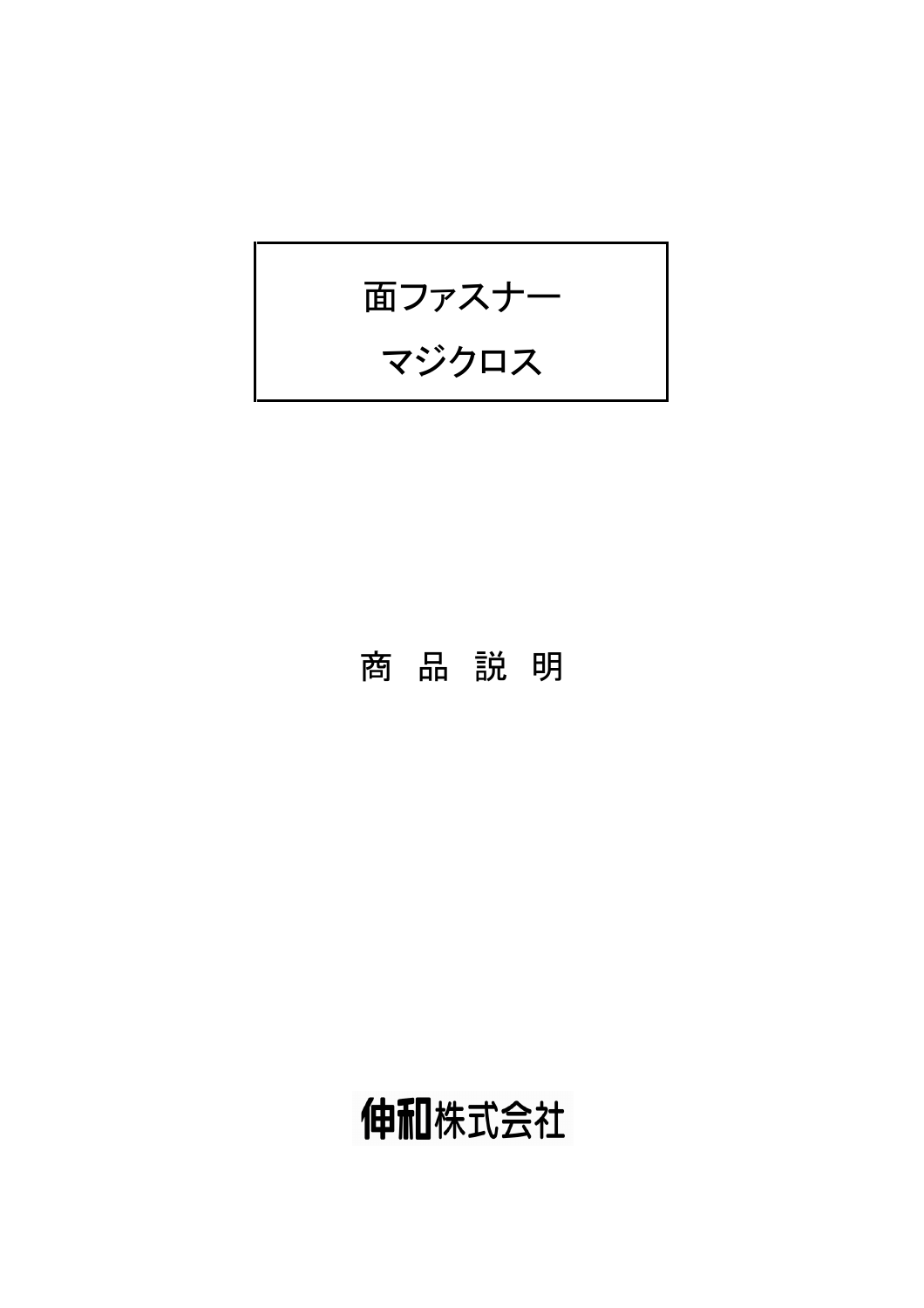# 面ファスナー・マジクロス

#### 1.マッシュルームタイプ (A面)

素材 マッシュルーム - ポリプロピレン 基布部 - ナイロン

| 種<br>品                     | 品番                 | いちのつき 特に いいのみ<br>長                           |
|----------------------------|--------------------|----------------------------------------------|
|                            |                    |                                              |
| 標準タイプ                      | 1H2                | マッシュルームタイプ標準品                                |
|                            |                    |                                              |
| $\prime$                   | HS <sub>2</sub>    | マッシュルームタイプ(PP200)                            |
| 高周波接着タイプ                   | 1H <sub>2</sub> R  | 高周波, 超音波, ウェルダーにて軟質エンビに接着可                   |
| 難燃タイプ                      | 1D2S               | 合格品<br>FMVSS-302(連邦自動車安全基準)                  |
|                            |                    | JIS,DI201(自動車用内装材料の難燃性)<br>$^{\prime\prime}$ |
| $\prime$                   | 1H <sub>2</sub> LD | 合格品<br>鉄道車両用材料燃焼試験(5-496K)                   |
|                            |                    | ,,<br>FMVSS-302 (連邦自動車安全基準)                  |
| 耐薬品タイプ                     | 1P2                | 耐酸, 耐アルカリ用(PP100%)                           |
| 特殊品タイプ                     | $1H2HR-4$          | 土木工事用                                        |
| $\prime$                   | <b>BL-600</b>      | 人口芝ラインテープ用<br>(PP糸 600D)                     |
| $\boldsymbol{\mathsf{II}}$ | BL-1300            | (PP糸 1300D)<br>$^{\prime\prime}$             |
| $\boldsymbol{\mathsf{II}}$ | BL-3000-7          | (PP糸 3000D)<br>$\prime$                      |
| $^{\prime\prime}$          | BL-3000-12         | ハイパイル用<br>$^{\prime\prime}$                  |
| $\boldsymbol{\mathsf{II}}$ |                    | PPNR-1300 ナイロン、PP糸 混織                        |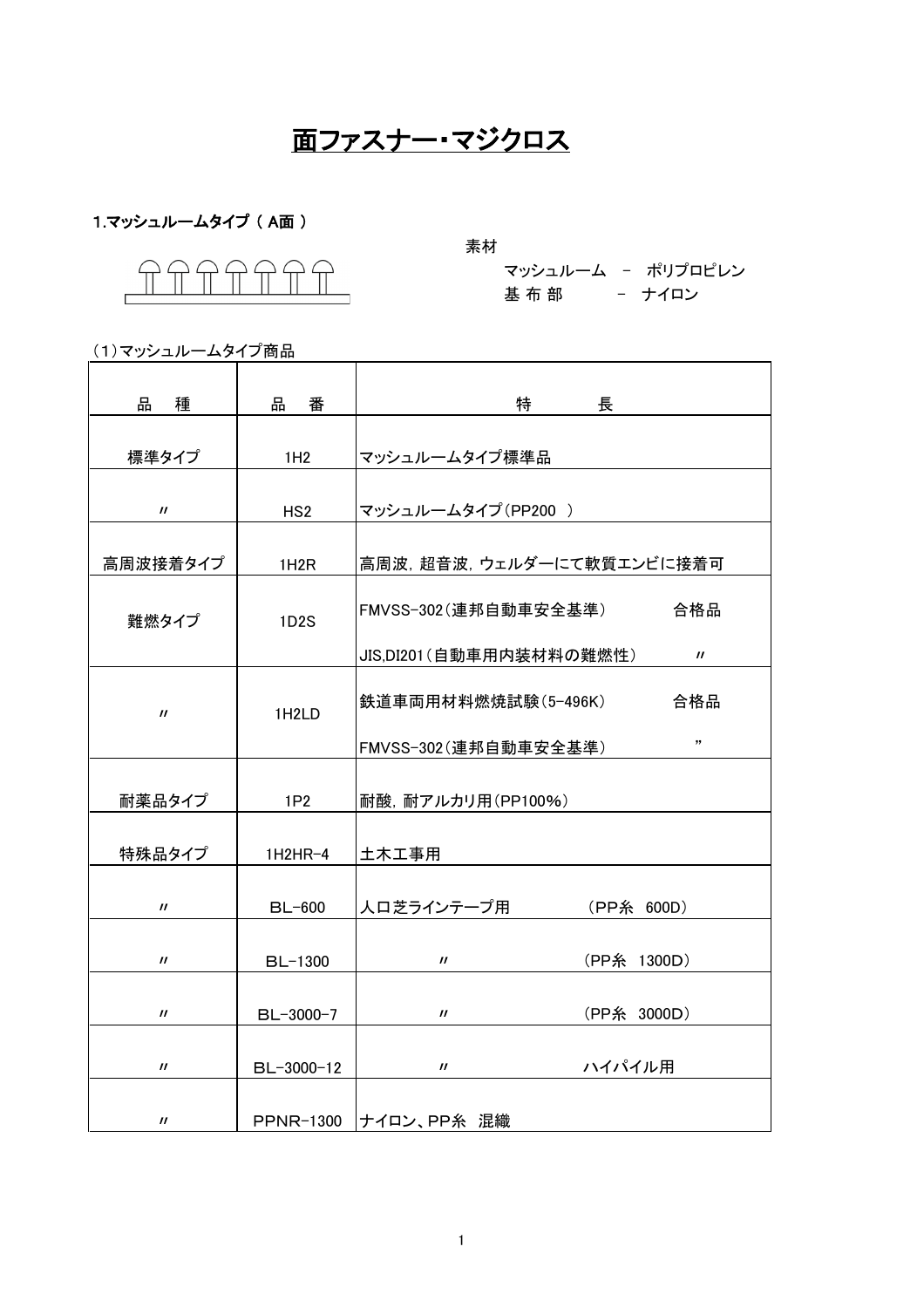#### (2) 商品形態

|   | 標準巾 | 16, 20, 25, 50, 100, 250, 500 m/m                                                               |
|---|-----|-------------------------------------------------------------------------------------------------|
| 巾 | 特殊巾 | 16~500m/mの間で1m/m巾毎に対応可能                                                                         |
|   |     | 原反巾(500)<br>ミニマムロット(m)=-<br>$\times$ 40 <sub>m</sub><br>$(\chi \text{mm} = \text{m})$<br>$X$ mm |
| 長 | 標準長 | 粘着加工品 20m<br>特殊品<br>40 <sub>m</sub><br>25m                                                      |

2. フックタイプ (A面)



素材 - ナイロン フック 基布部 - ナイロン

(1)フックタイプ商品

| 種<br>品   | 番<br>굚 | 特<br>長                                                                     |
|----------|--------|----------------------------------------------------------------------------|
| 標準タイプ    | 1K2L   | フックタイプ標準品<br>JIS, DI201(自動車用内装材料難燃性)合格品                                    |
| 高周波接着タイプ | 1K2LR  | 高周波, 超音波, ウェルダーにて軟質エンビに接着可                                                 |
| 難燃タイプ    | 1K2I D | 航空法FAR25-853(b)付録F合格品<br>鉄道車両用材料燃焼試験(5-496K)合格品<br>FMVSS-302(連邦自動車安全基準)合格品 |
| ソフトタイプ   | 1K2LX  | フックソフトタイプ                                                                  |

(2)商品形態

| 巾 | 標準巾 | $16$ , 20, 25, 50, 100, 160 m/m             |
|---|-----|---------------------------------------------|
|   | 特殊巾 | 30, 38, 120 m/m                             |
| 長 | 標準巾 | $(160m/m \; \Pi \; , \; 40m)$<br><b>20m</b> |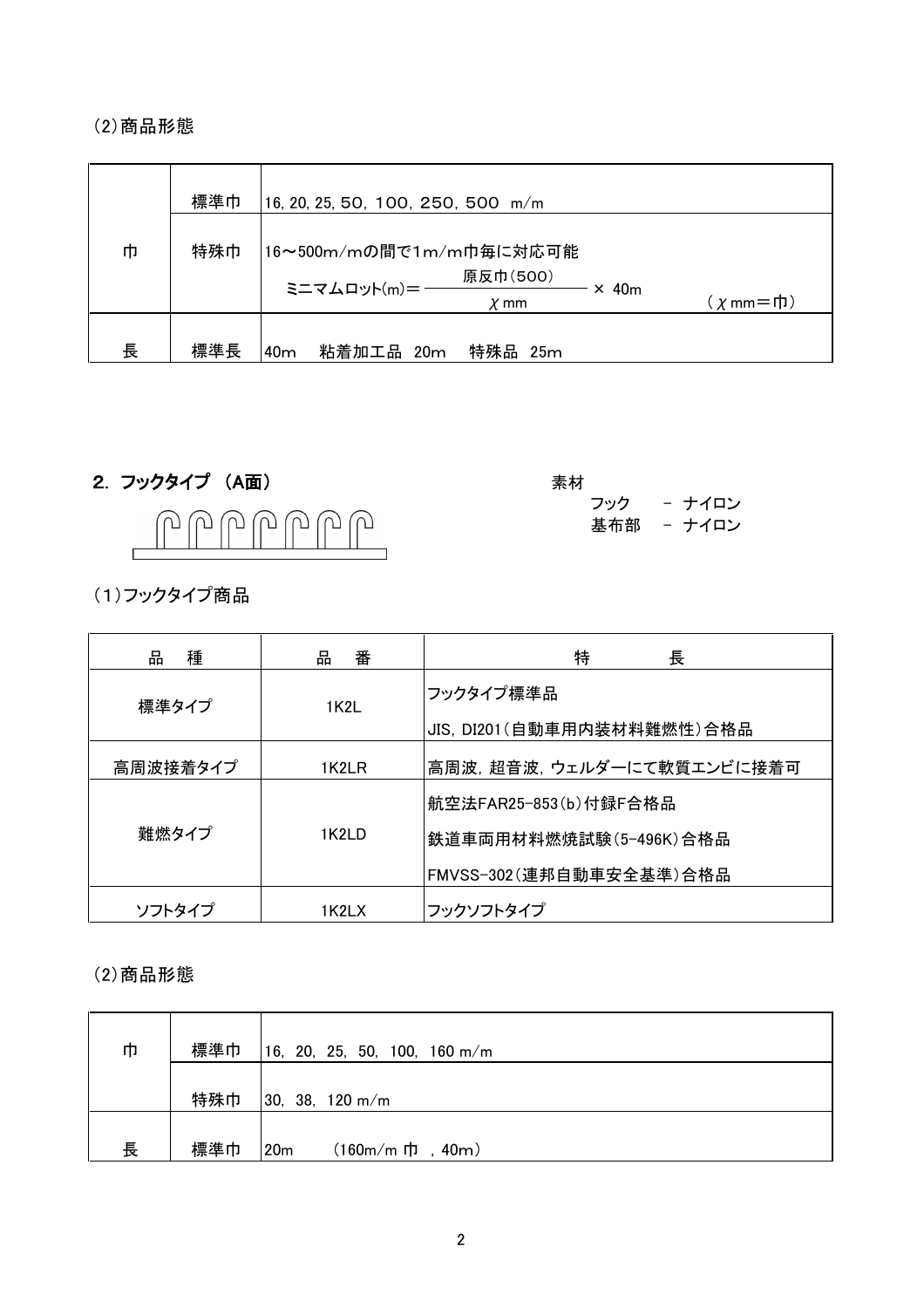### 3. ループタイプ (B面) 素材 ナイロン

(1) ループタイプ商品

| 品<br>種   | 番<br>品 | 特<br>長                      |
|----------|--------|-----------------------------|
|          | 2W3L   | ループタイプ標準品                   |
| 標準タイプ    |        | JIS,DI201 (自動車用内装材料難燃性) 合格品 |
| 高周波接着タイプ | 2W3LR  | 高周波、超音波、ウェルダーにて軟質エンビに接着可    |
| 難燃タイプ    | 2W3LD  | 航空法FAR25-853(b)付録F合格品       |
|          |        | 鉄道車両用材料燃焼試験(5-496K)合格品      |
|          |        | FMVSS-302 (連邦自動車安全基準) 合格品   |

(2) 商品形態

| 巾 | 標準巾       | 16, 20, 25, 50, 100, m/m |
|---|-----------|--------------------------|
|   | 特殊巾       | 30, 38, m/m              |
| 長 | 標準長   20m |                          |

## 4. ナッピングタイプ (B面) 素材 ナイロン

(1)ナッピングタイプ商品

| 種<br>맘 | 番<br>品          |       |                 | 特<br>長          |                              |
|--------|-----------------|-------|-----------------|-----------------|------------------------------|
| 標準タイプ  | 2A3             | 2W3LN | 2K <sub>3</sub> | BF <sub>2</sub> | 高周波,超音波,ウェルダーにて<br>軟質エンビに接着可 |
| 難燃タイプ  | 2D3             |       |                 |                 | FMVSS-302 (連邦自動車安全<br>基準)合格品 |
| 耐薬品タイプ | 2P <sub>3</sub> |       |                 |                 | 耐酸, 耐アルカリ用(PP100%)           |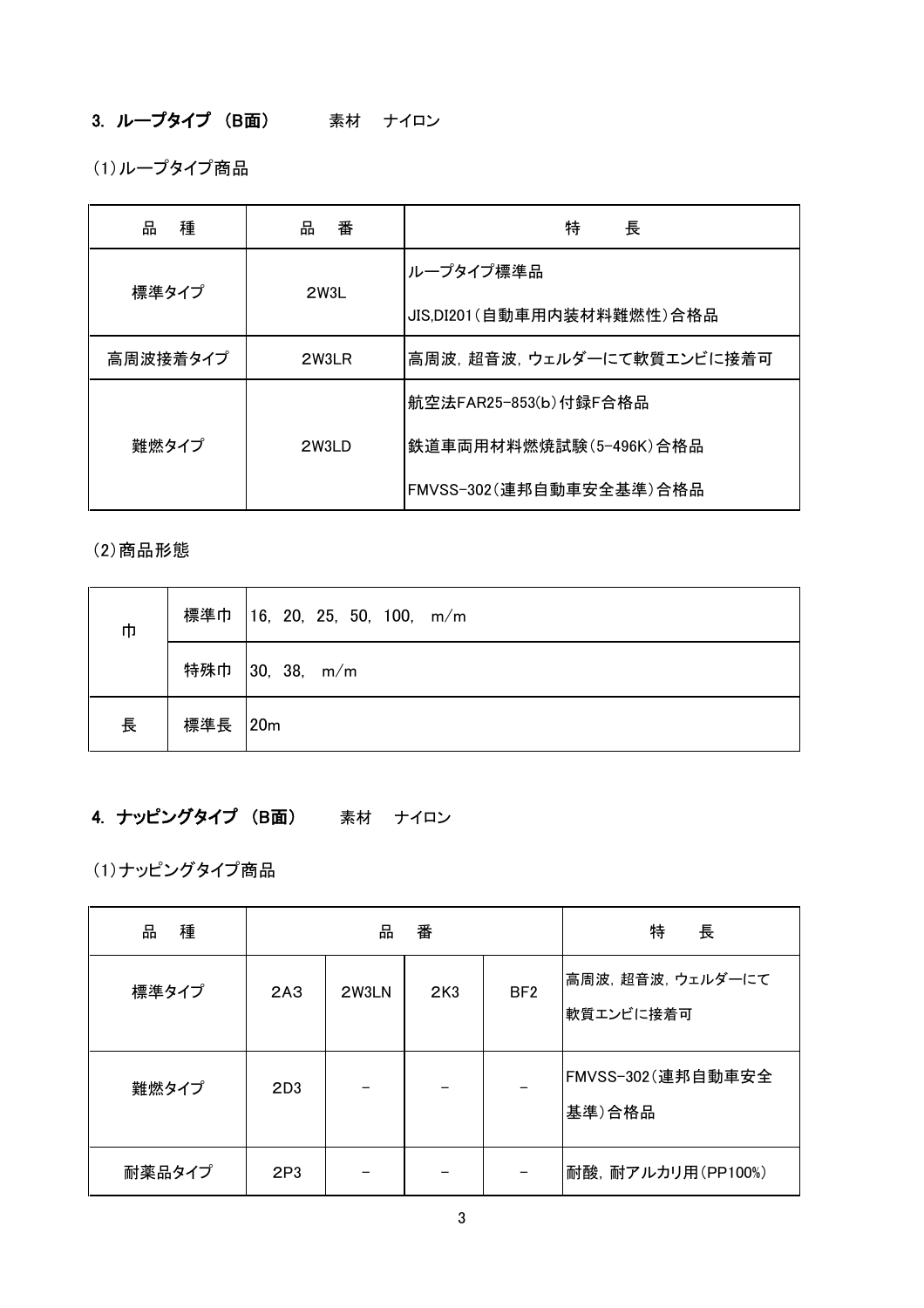#### (2) 商品形態

|   | 標準巾 | $16, 20, 25, 50, 100$ m/m                                                                          |
|---|-----|----------------------------------------------------------------------------------------------------|
| 巾 | 特殊巾 | 16~1000m/m間で1m/m巾毎に対応可能                                                                            |
|   |     | 原反巾<br>ミニマムロット(m)=-<br>$\times$ 40 <sub>m</sub><br>$(\chi \text{mm} = \text{t} \text{)}$<br>$X$ mm |
| 長 | 標準巾 | 20m(ループタイプ)(2W3LN, 2K3含む)<br>40m(その他)                                                              |

#### 5. 特殊商品

| C加工         | アクリル系粘着剤を裏面に塗布したもの<br>(仮接着剤)               |
|-------------|--------------------------------------------|
| NC加工        | ゴム系粘着剤を裏面に塗布したもの<br>(普通品)                  |
| UC加工        | "<br>(強力品)                                 |
| <b>UCUS</b> | 人工皮革にゴム系粘着剤を塗布した、スベリ止め                     |
| <b>UCFR</b> | 植毛生地にゴム系粘着剤を塗布した、水滴止め                      |
| MGV         | A. B面を貼り合わせた結束バンド<br>巾 22m/m, 44m/m 長さ 20m |
| HS加工        | 繊維製品へのアイロン接着用                              |

※使用上の注意。ゴム系粘着剤は、軟質エンビへの使用は避けてください。 ゴム系粘着剤使用温度は、NC:常温, UC:50℃以内。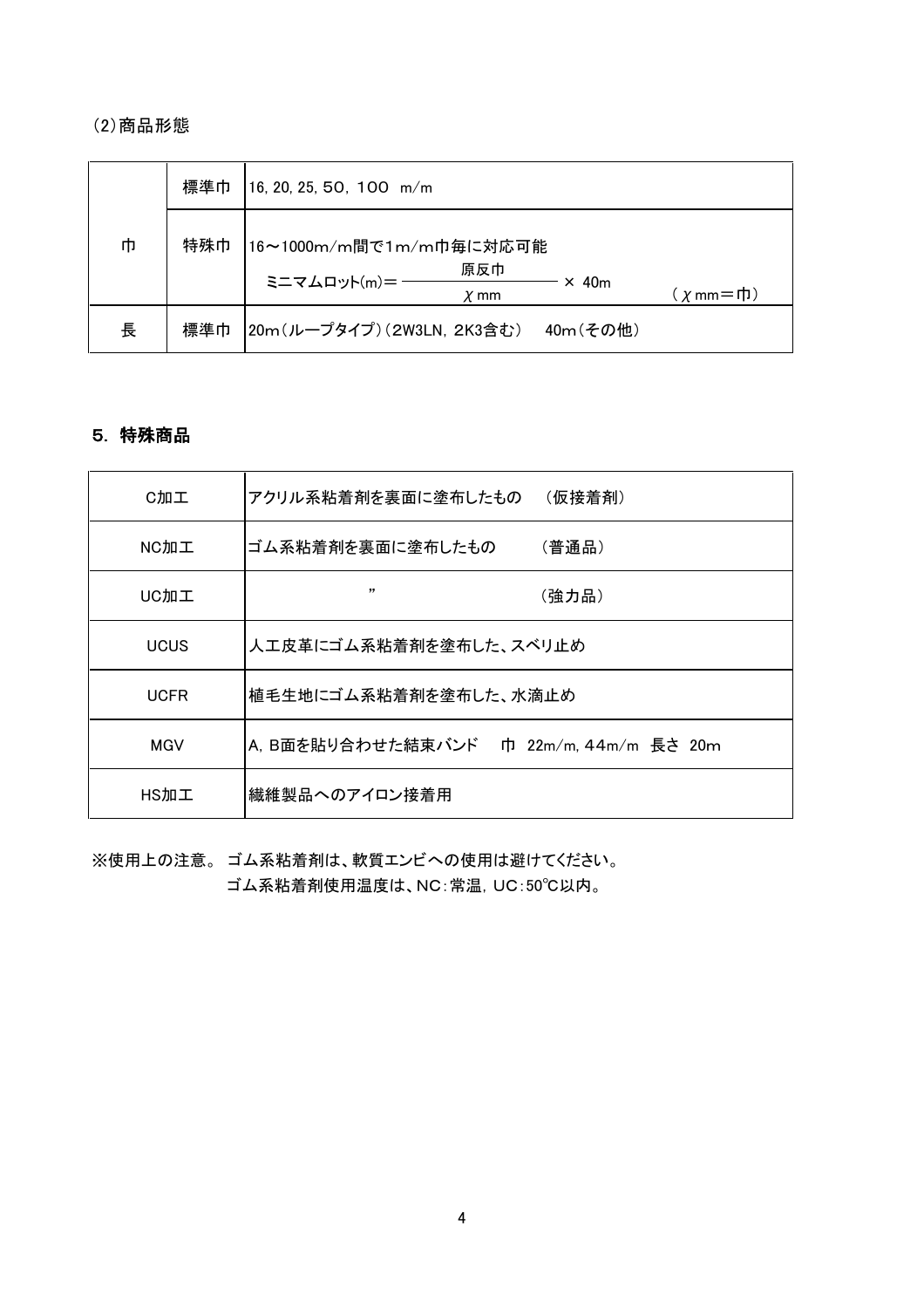#### 参考資料

#### 接着強力 (JIS-L-3416-88) に準ずる

| 類<br>種                 | 組 合 せ        | 引張り剪断強度                                    | 剥離強度                        | JIS記号           |
|------------------------|--------------|--------------------------------------------|-----------------------------|-----------------|
|                        |              | $N/cm^2$ $\langle \text{kgf/cm}^2 \rangle$ | N/cm 〈kgf/cm 〉              |                 |
| $25m/m$ 巾              |              |                                            | t                           |                 |
| マッシュルーム                |              |                                            |                             |                 |
| 有効巾〈25〉                | $1H2-2A3$    | $33.7 \langle 3.44 \rangle$                | 6.00 $(0.61)$               | MN <sub>2</sub> |
| $\langle L=25 \rangle$ | 1H2-BF2      | $31.4 \ (3.20)$                            | 3.77 $\langle 0.38 \rangle$ | MN <sub>2</sub> |
| フックタイプ                 | 1K2L - 2W3L  | $\langle 0.87 \rangle$<br>8.5              | 1.03 $\langle 011 \rangle$  | HL <sub>2</sub> |
| 有効巾〈21〉                | 1K2L - 2W3LN | $\langle 1.13 \rangle$<br>11.1             | 1.87 $\langle 0.19 \rangle$ | HN <sub>2</sub> |
|                        | $1K2L - 2K3$ | $\langle 0.92 \rangle$<br>9.0              | 2.28 $\langle 0.23 \rangle$ | HN <sub>2</sub> |
|                        | $1K2L - BF2$ | $\langle 0.95 \rangle$<br>9.3              | 1.26 $\langle 013 \rangle$  | HN <sub>2</sub> |
|                        | $1K2L - 2A3$ | 10.5<br>$\langle 1.07 \rangle$             | 1.49 $\langle 0.15 \rangle$ | HN <sub>2</sub> |

#### 接着力の保持率 (%)

| マッシュルームタイプ | 繰り返し回数 | 500回で80%程度   |
|------------|--------|--------------|
| フックタイプ     |        | 3,000回で80%程度 |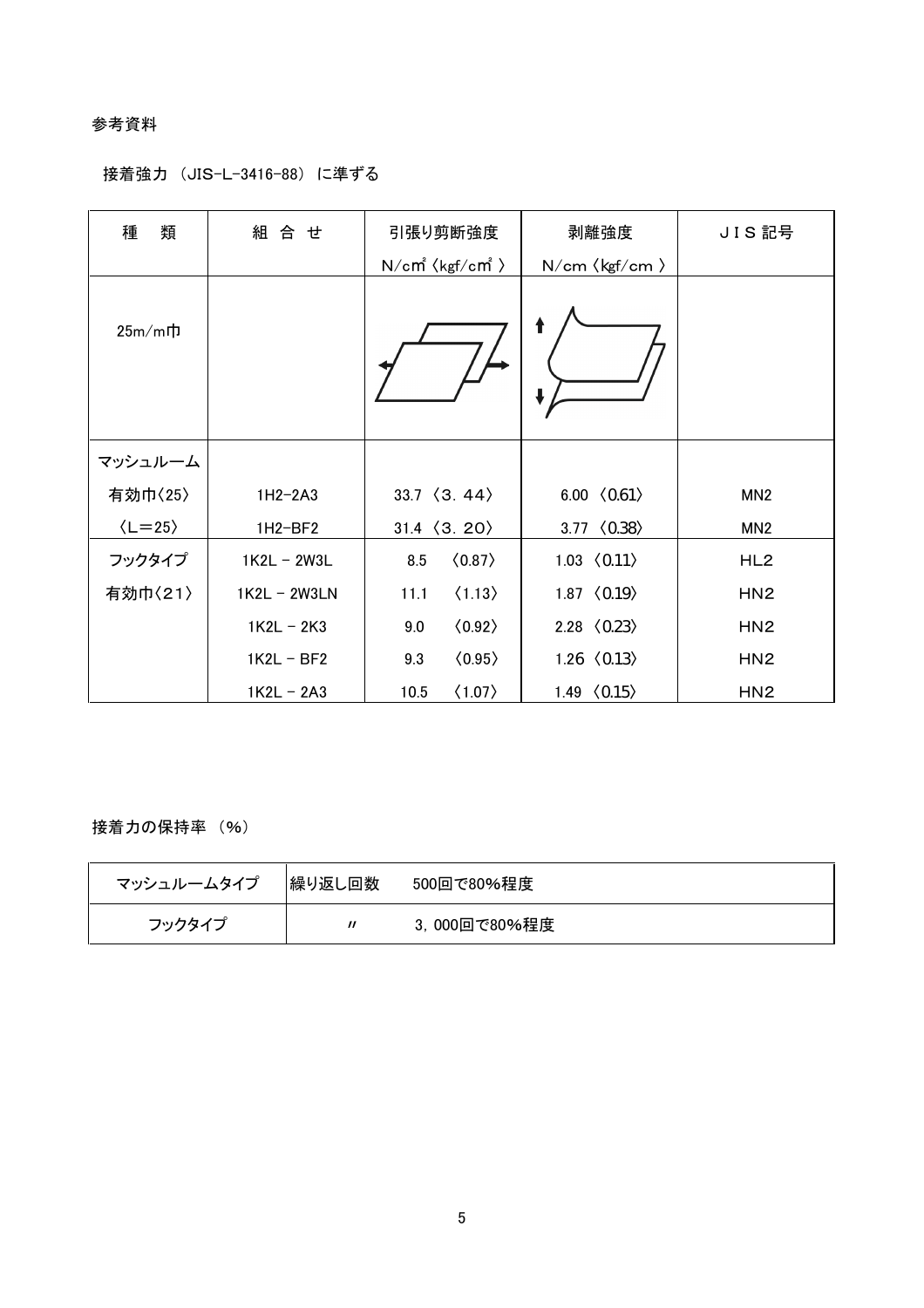#### 染色堅牢度

| 摘<br>要      | JIS規格                                 | マッシュルーム<br>タイプ             | フック<br>タイプ                  | ループ<br>タイプ                  | ナッピング<br>タイプ               |
|-------------|---------------------------------------|----------------------------|-----------------------------|-----------------------------|----------------------------|
| 耐光堅牢度       | $JIS-I-0842$                          | 4級以上                       | 4級以上                        | 4級以上                        | 4級以上                       |
| 摩擦 //       | 0849<br>$\prime$                      | $^{\prime\prime}$          | $\boldsymbol{\prime\prime}$ | $\boldsymbol{\mathcal{U}}$  | $\boldsymbol{\mathsf{II}}$ |
| 熱湯 //       | 0845<br>$\boldsymbol{\prime\prime}$   | $\boldsymbol{\mathsf{II}}$ | $\prime$                    | $\boldsymbol{\prime\prime}$ | $\boldsymbol{\mathsf{II}}$ |
| 汗 "         | 0848<br>$^{\prime\prime}$             | $\prime$                   | $\boldsymbol{\prime\prime}$ | $\prime$                    | $^{\prime\prime}$          |
| 洗濯 //       | 0844A-2<br>$\boldsymbol{\mathsf{II}}$ | $\boldsymbol{\mathsf{II}}$ | $\boldsymbol{\prime\prime}$ | $\boldsymbol{\mathcal{U}}$  | $\boldsymbol{\mathsf{II}}$ |
| ドライクリーニング 〃 | 0860<br>$^{\prime\prime}$             | $\boldsymbol{\mathsf{II}}$ | $^{\prime\prime}$           | $\boldsymbol{\mathsf{II}}$  | $\boldsymbol{\mathsf{II}}$ |

#### 耐熱·耐寒

|    | 摘<br>要                         | マッシュルーム<br>タイプ    | フック<br>タイプ | ループ<br>タイプ | ナッピング<br>タイプ      |
|----|--------------------------------|-------------------|------------|------------|-------------------|
| 耐熱 | 120°C/60分雰囲気中                  | 異常なし              | 異常なし       | 異常なし       | 異常なし              |
| 耐寒 | -30°C/5時間<br>$^{\prime\prime}$ | $^{\prime\prime}$ | $\prime$   | $\prime$   | $^{\prime\prime}$ |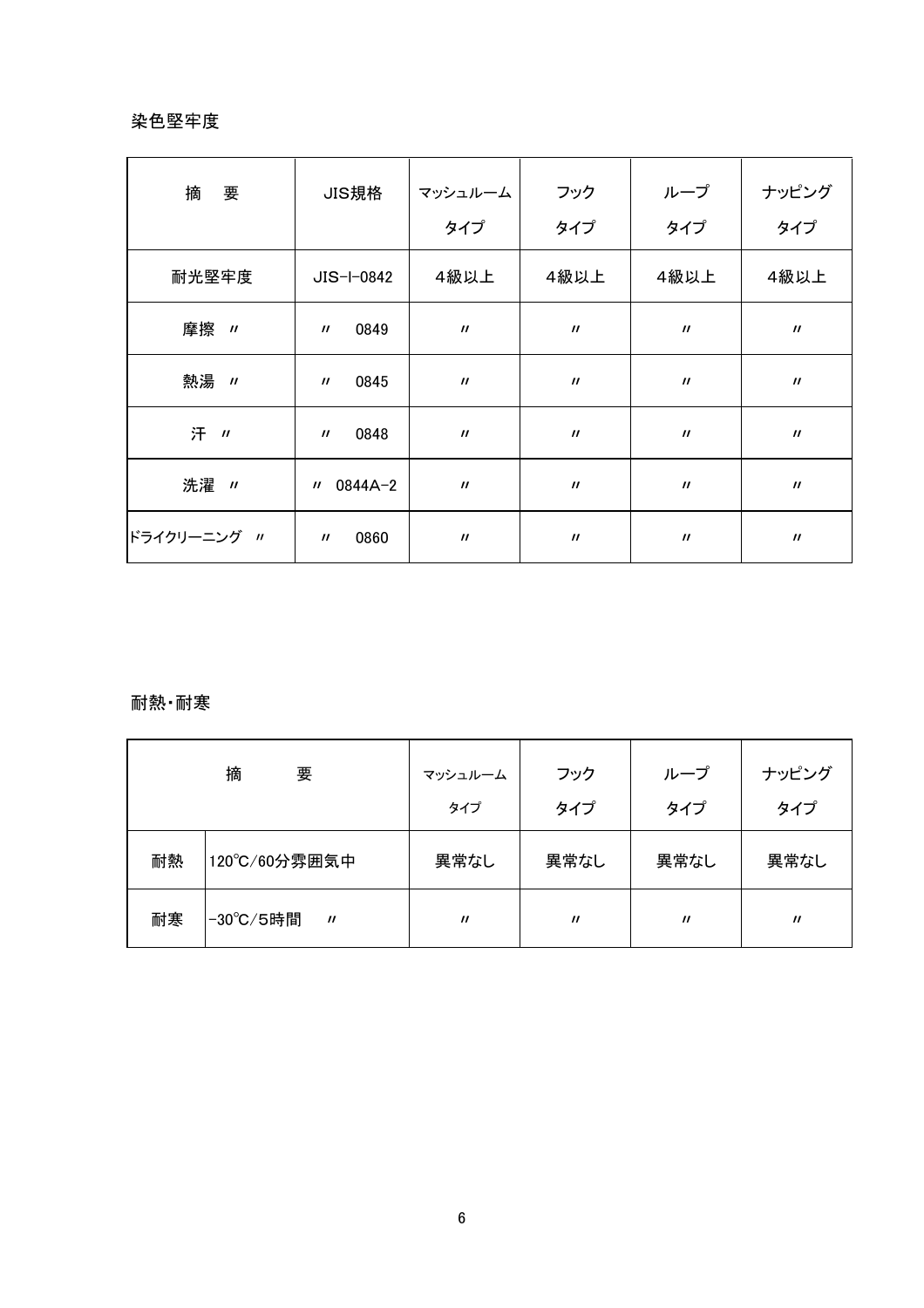#### 接着強力 (試験方法JIS-L-3416-88に準ずる)

 $9.81N = 1$  kgf  $N = 0.102$ kg f = 102gf

| 組 合 せ                     | 巾                           |      | 引張り剪断強度           |        | 剥離強度 |      |        | <b>JIS</b>      |
|---------------------------|-----------------------------|------|-------------------|--------|------|------|--------|-----------------|
|                           | 〈有効巾〉                       | Kg   | N/cm <sup>2</sup> | Kgf/cm | Kg   | N/cm | Kgf/cm | 種類              |
| $1H2 - 2A3$               | 16(16)                      | 14.7 | 36.1              | 3.68   | 1.03 | 6.32 | 0.64   | MN <sub>2</sub> |
| $\langle L=2.5cm \rangle$ | 20 $\langle 20 \rangle$     | 18.1 | 35.5              | 3.62   | 1.26 | 6.18 | 0.63   |                 |
|                           | 25(25)                      | 21.5 | 33.7              | 3.44   | 1.53 | 6.00 | 0.61   |                 |
| $1H2 - BF2$               | 16(16)                      | 13.7 | 33.6              | 3.43   | 0.67 | 4.11 | 0.42   | MN <sub>2</sub> |
| $\langle L=2.5cm \rangle$ | 20 $\langle 20 \rangle$     | 16.8 | 33.0              | 3.36   | 0.82 | 4.02 | 0.41   |                 |
|                           | 25(25)                      | 20.0 | 31.4              | 3.20   | 0.96 | 3.77 | 0.38   |                 |
| $1K2L - 2W3L$             | 16(12)                      | 6.5  | 10.6              | 1.08   | 0.18 | 1.47 | 0.15   | HL <sub>2</sub> |
|                           | 20(16)                      | 8.4  | 10.3              | 1.05   | 0.19 | 1.16 | 0.12   |                 |
|                           | 25(21)                      | 9.1  | 8.5               | 0.87   | 0.22 | 1.03 | 0.11   |                 |
|                           | 50(46)                      | 19.3 | 8.2               | 0.84   | 0.39 | 0.83 | 0.09   |                 |
|                           | 100 $\langle$ 95 $\rangle$  | 45.3 | 9.4               | 0.96   | 0.96 | 0.99 | 0.10   |                 |
| 1K2L - 2W3LN              | 16(12)                      | 8.7  | 14.2              | 1.45   | 0.27 | 2.21 | 0.23   | HN <sub>2</sub> |
|                           | 20(16)                      | 9.8  | 12.0              | 1.23   | 0.34 | 2.08 | 0.21   |                 |
|                           | 25(21)                      | 11.9 | 11.1              | 1.13   | 0.40 | 1.87 | 0.19   |                 |
|                           | 50(46)                      | 23.9 | 10.2              | 1.04   | 0.81 | 1.73 | 0.18   |                 |
|                           | 100 $\langle$ 95 $\rangle$  | 50.2 | 10.3              | 1.05   | 1.69 | 1.75 | 0.18   |                 |
| $1K2L - 2K3$              | 16(12)                      | 7.8  | 12.8              | 1.30   | 0.36 | 2.94 | 0.30   | NH <sub>2</sub> |
|                           | 20(16)                      | 8.7  | 10.7              | 1.09   | 0.44 | 2.70 | 0.28   |                 |
|                           | 25(21)                      | 9.6  | 9.0               | 0.92   | 0.49 | 2.28 | 0.23   |                 |
|                           | 50 $\langle 46 \rangle$     | 21.5 | 9.2               | 0.94   | 0.99 | 2.11 | 0.22   |                 |
|                           | 100 $\langle$ 95 $\rangle$  | 45.0 | 9.3               | 0.95   | 2.31 | 2.38 | 0.24   |                 |
|                           | 160 $\langle$ 153 $\rangle$ | 72.9 | 9.3               | 0.95   | 3.78 | 2.42 | 0.25   |                 |
| 1 K2L - BF2               | 16〈12〉                      | 7.9  | 12.9              | 1.32   | 0.20 | 1.63 | 0.17   | HN <sub>2</sub> |
|                           | 20(16)                      | 9.8  | 12.0              | 1.22   | 0.24 | 1.47 | 0.15   |                 |
|                           | 25(21)                      | 10.0 | 9.3               | 0.95   | 0.27 | 1.26 | 0.13   |                 |
|                           | $50\langle 46 \rangle$      | 20.8 | 8.9               | 0.90   | 0.46 | 0.98 | 0.10   |                 |
|                           | 100 $\langle$ 95 $\rangle$  | 41.0 | 8.5               | 0.86   | 0.95 | 0.98 | 0.10   |                 |
|                           | 160 $\langle$ 153 $\rangle$ | 63.9 | 8.2               | 0.84   | 1.45 | 0.93 | 0.10   |                 |
| $1K2L - 2A3$              | 16(12)                      | 7.6  | 12.4              | 1.26   | 0.23 | 1.88 | 0.19   | HN <sub>2</sub> |
|                           | $20\langle 16 \rangle$      | 8.9  | 10.9              | 1.11   | 0.26 | 1.59 | 0.16   |                 |
|                           | 25(21)                      | 11.2 | 10.5              | 1.07   | 0.32 | 1.49 | 0.15   |                 |
|                           | $50\langle 46 \rangle$      | 19.8 | 8.5               | 0.87   | 0.53 | 1.13 | 0.12   |                 |
|                           | 100 $\langle$ 95 $\rangle$  | 40.5 | 8.4               | 0.86   | 1.01 | 1.04 | 0.11   |                 |
|                           | 160 $\langle$ 153 $\rangle$ | 61.0 | 7.7               | 0.79   | 1.57 | 1.00 | 0.10   |                 |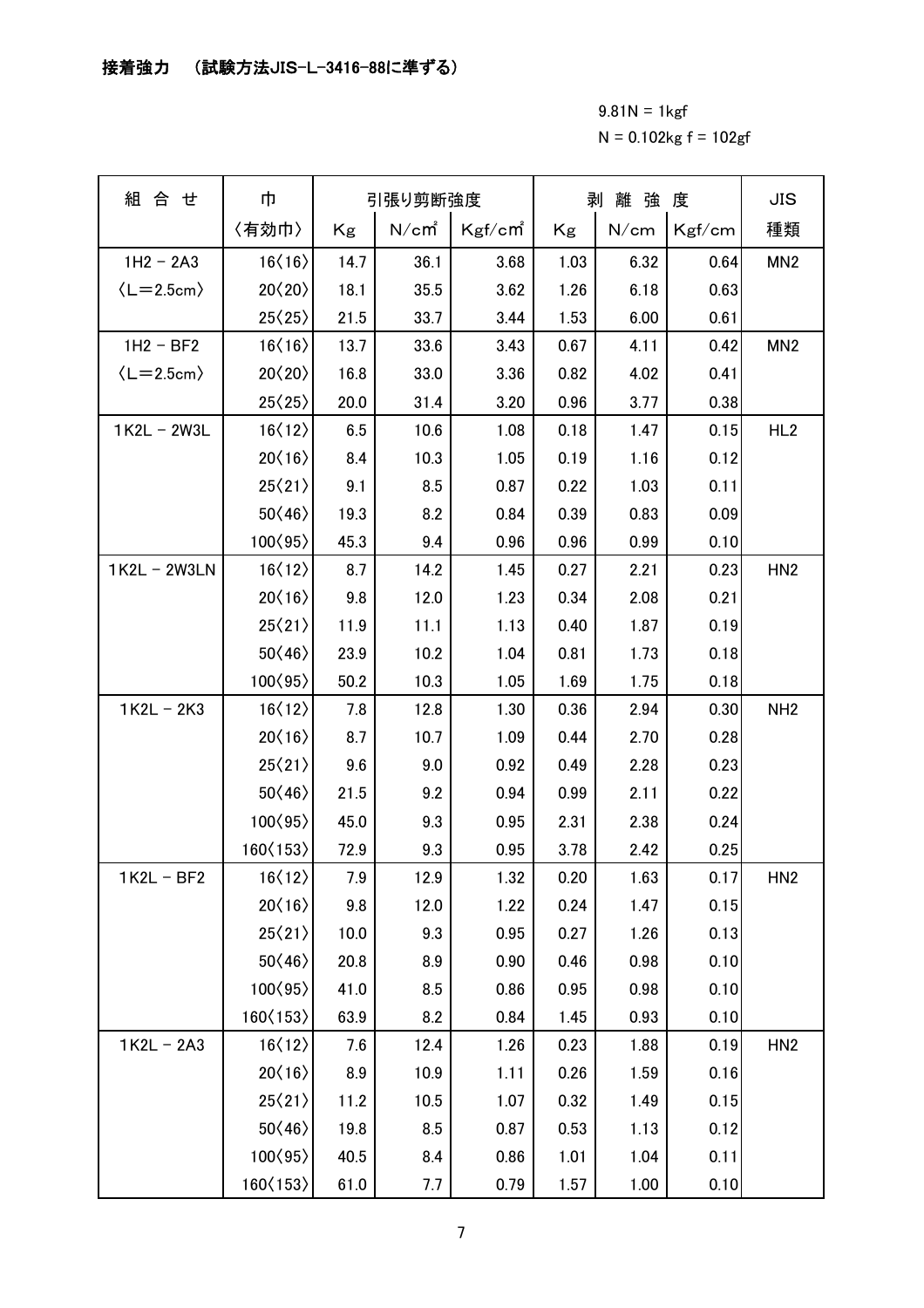| 組合せ  |              | 1K2L-2W3L      | 1K2L-2K3                  |                | 1K2L-BF2                  |               |                              |
|------|--------------|----------------|---------------------------|----------------|---------------------------|---------------|------------------------------|
| 脱着回数 | $^\circledR$ | $^{\circledR}$ | $\textcircled{\small{1}}$ | $^{\circledR}$ | $\textcircled{\small{1}}$ | $\circled{2}$ | 単位                           |
| 1000 | 8.0          | 0.81           | 7.6                       | 0.79           | 8.5                       | 0.87          | $N/cm^2$<br>$\left(1\right)$ |
| 2000 | 7.6          | 0.77           | 7.4                       | 0.75           | 7.8                       | 0.79          | $\left( 2\right)$<br>kgf∕cmै |
| 3000 | 7.3          | 0.75           | 7.2                       | 0.73           | 7.8                       | 0.79          | 3)<br>$L=2.5cm$              |

耐久性(25m/m巾1剪断強度, 試験方法JIS-L-3416-88に準ずる)

| 組合せ  |            | 1K2L-2A3      | $1H2-2A3$ $(3)$ |               | 1H2-BF2 $(3)$ |               | 1K2L-2W3LN    |                |
|------|------------|---------------|-----------------|---------------|---------------|---------------|---------------|----------------|
| 脱着回数 | $\bigcirc$ | $\circled{2}$ | $\bigcirc$      | $\circled{2}$ | $\bigcirc$    | $\circled{2}$ | $\circled{1}$ | $^{\circledR}$ |
| 500  |            |               | 32.7            | 3.34          | 30.5          | 3.11          |               |                |
| 1000 | 9.9        | 1.01          | 30.7            | 3.13          | 28.6          | 2.92          | 8.9           | 0.89           |
| 2000 | 9.5        | 0.97          |                 |               |               |               | 8.1           | 0.83           |
| 3000 | 9.3        | 0.95          |                 |               |               |               | 7.2           | 0.74           |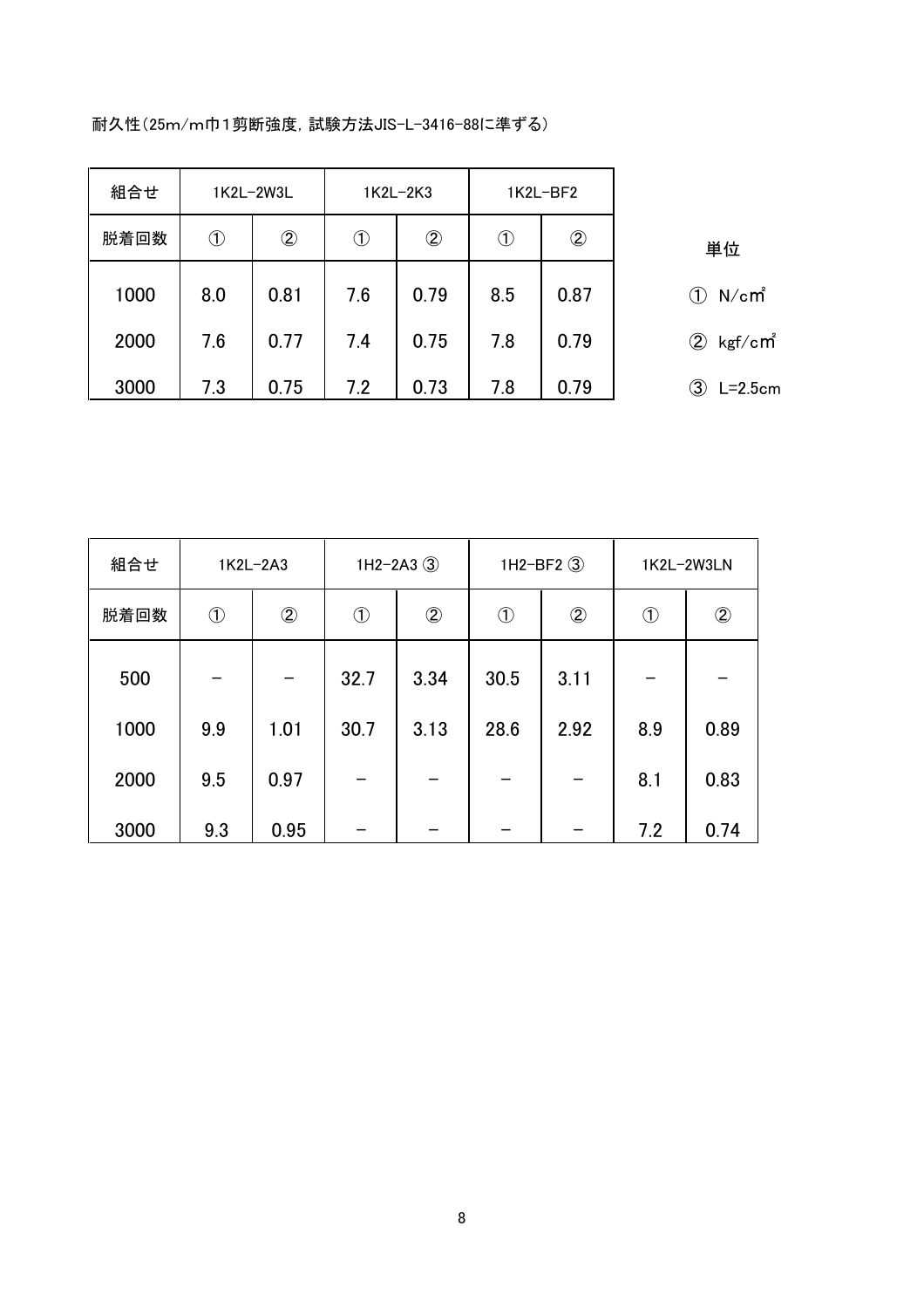## マジクロス粘着タイプ

|  |  | 1. 180° 剥離強度 (JIS Z-1524) |  |  |  |
|--|--|---------------------------|--|--|--|
|--|--|---------------------------|--|--|--|

| マジクロス   | 1C <sub>2</sub> | 2C <sub>3</sub> | 1H <sub>2</sub> N <sub>C</sub> | 2A3NC | 1K2LUC | 2W3LUC |
|---------|-----------------|-----------------|--------------------------------|-------|--------|--------|
| 被着体     | 1K2LCA          | 2W3LCA          |                                |       |        |        |
| ステンレス   | 1.9             | 1.8             | 3.0                            | 3.2   | 5.9    | 5.2    |
| ポリエチレン  | 0.5             | 0.6             | 2.0                            | 2.1   | 3.7    | 3.0    |
| ポリプロピレン | 0.5             | 0.6             | 2.2                            | 2.2   | 5.2    | 4.3    |
| 硬質塩ビ    | 1.8             | 1.6             | 3.3                            | 3.9   | 5.4    | 4.6    |
|         |                 |                 |                                |       |        |        |
| アルミニウム  | 1.7             | 1.4             | 2.9                            | 3.3   | 5.8    | 5.0    |
| ポリエステル  | 0.9             | 1.2             | 2.9                            | 2.9   | 5.5    | 4.8    |
| ポリスチレン  | 1.1             | 1.4             | 3.1                            | 3.8   | 5.8    | 5.0    |
| ABS樹脂   | 0.8             | 1.0             | 2.8                            | 2.7   | 4.1    | 3.2    |
| アクリル    | 1.6             | 1.6             | 3.5                            | 3.7   | 6.3    | 5.4    |

(単位:kg 25mm巾)

$$
\overline{}
$$

被着体

 $\overline{a}$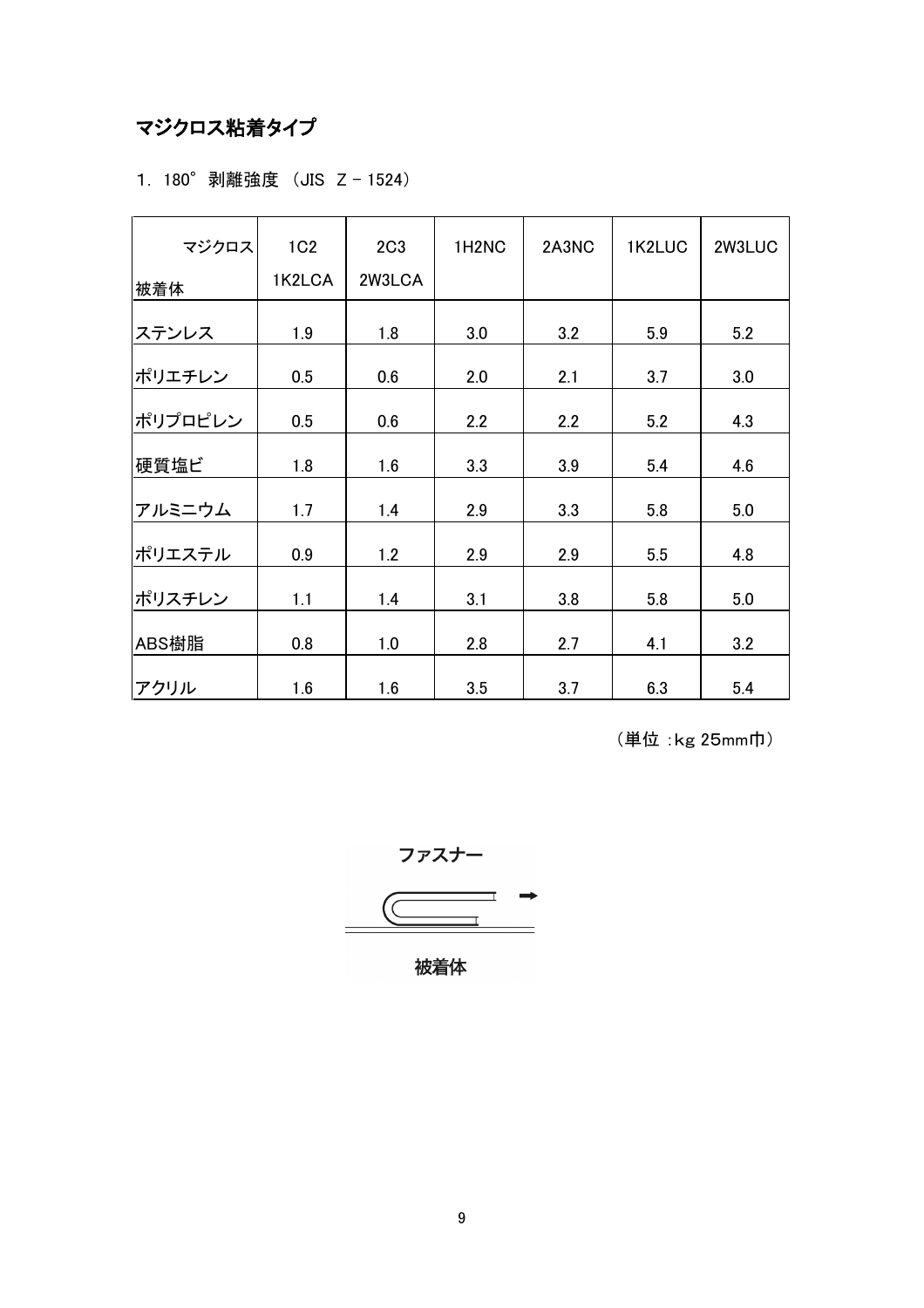#### 2. 保持力

| 測定温度                           | $5^{\circ}$ C | $20^{\circ}$ C | $40^{\circ}$ C |
|--------------------------------|---------------|----------------|----------------|
| マジクロス                          |               |                |                |
| 1C2, 1K2LCA                    | 1.5           | (7)            | (5)            |
| 2C3, 2W3LCA                    | 0             | 0              | (12)           |
| 1H <sub>2</sub> N <sub>C</sub> | 0             | 0              | 0              |
| 2A3NC                          | 0             | 0              | 0              |
| 1K2LUC                         | 0             | 0              | 0              |
| 2W3LUC                         |               | 0              |                |



(接着面積25×25mm)

単位:mm ()内落下速度·分

(数値は測定値で、保証値ではありません。)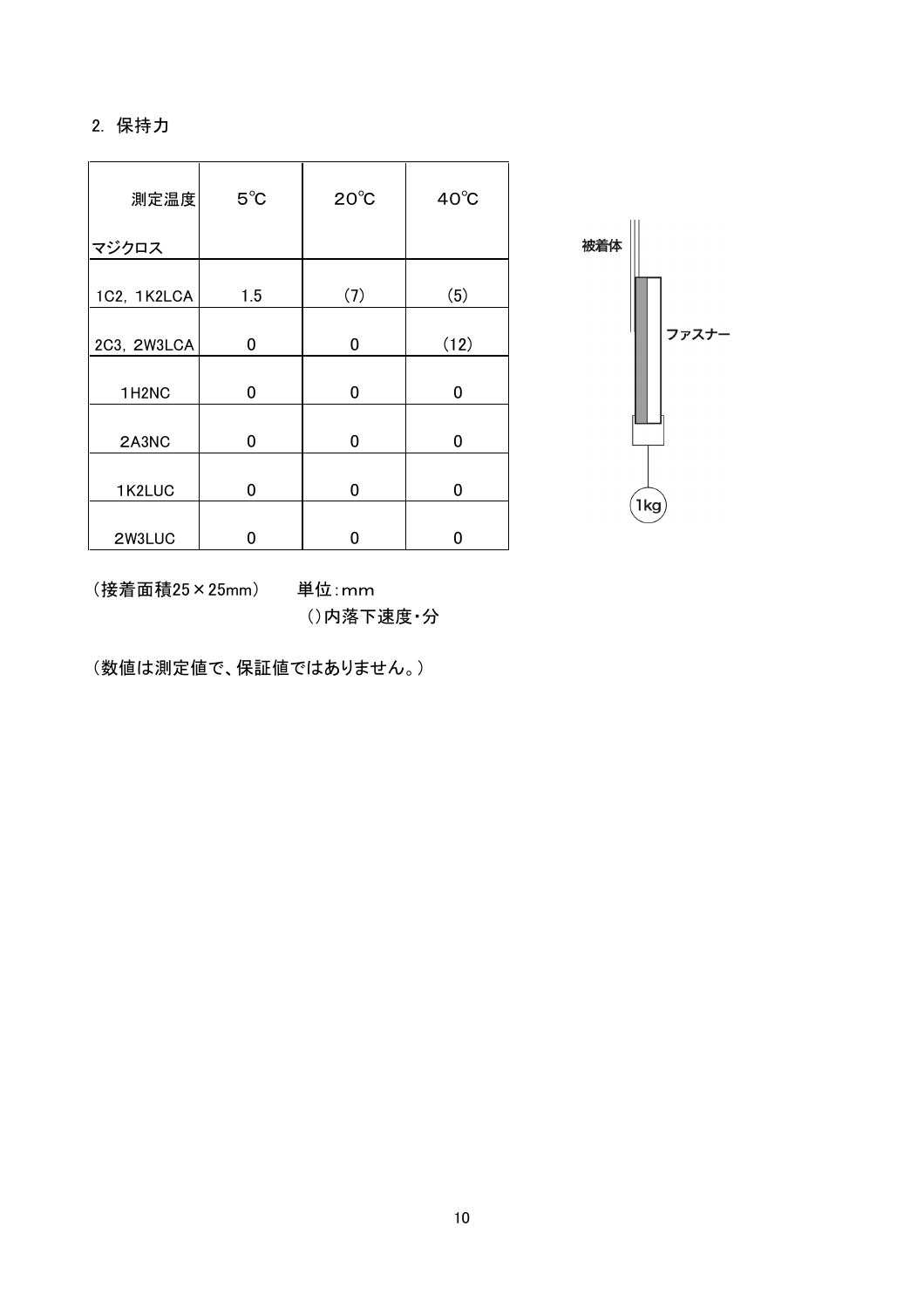#### マジクロスHS加工タイプ

1.剥離強度 (JIS-L-3416)

#### $(9.81N = 1Kgf)$

| 땀<br>番      | 1K2LHS(25mm巾) |      |       | 2W3LHS(25mm巾) |      |       |  |
|-------------|---------------|------|-------|---------------|------|-------|--|
| 被<br>着<br>体 | Kg            | N/cm | gf/cm | Kg            | N/cm | gf/cm |  |
| 綿           | 3.0           | 11.8 | 1200  | 3.0           | 11.8 | 1200  |  |
| ウール         | 2.0           | 7.8  | 800   | 2.0           | 7.8  | 800   |  |
| ナイロン        | 4.0           | 15.7 | 1600  | 4.0           | 15.7 | 1600  |  |
| ポリエステル      | 2.5           | 9.8  | 1000  | 2.5           | 9.8  | 1000  |  |

注)

- 1. 被着体の織物の加工方法によって、剥離強度が変わります。(例:撥水加工)
- 2. アイロンで接着する場合、被着体の繊維の種類、厚み等により、接着の温度、 時間が異なります。適切な条件で接着してください。
- 3. 溶剤バークロロエチレンを使用するドライクリーニングは不適です。 (洗濯試験JIS-L-0217)